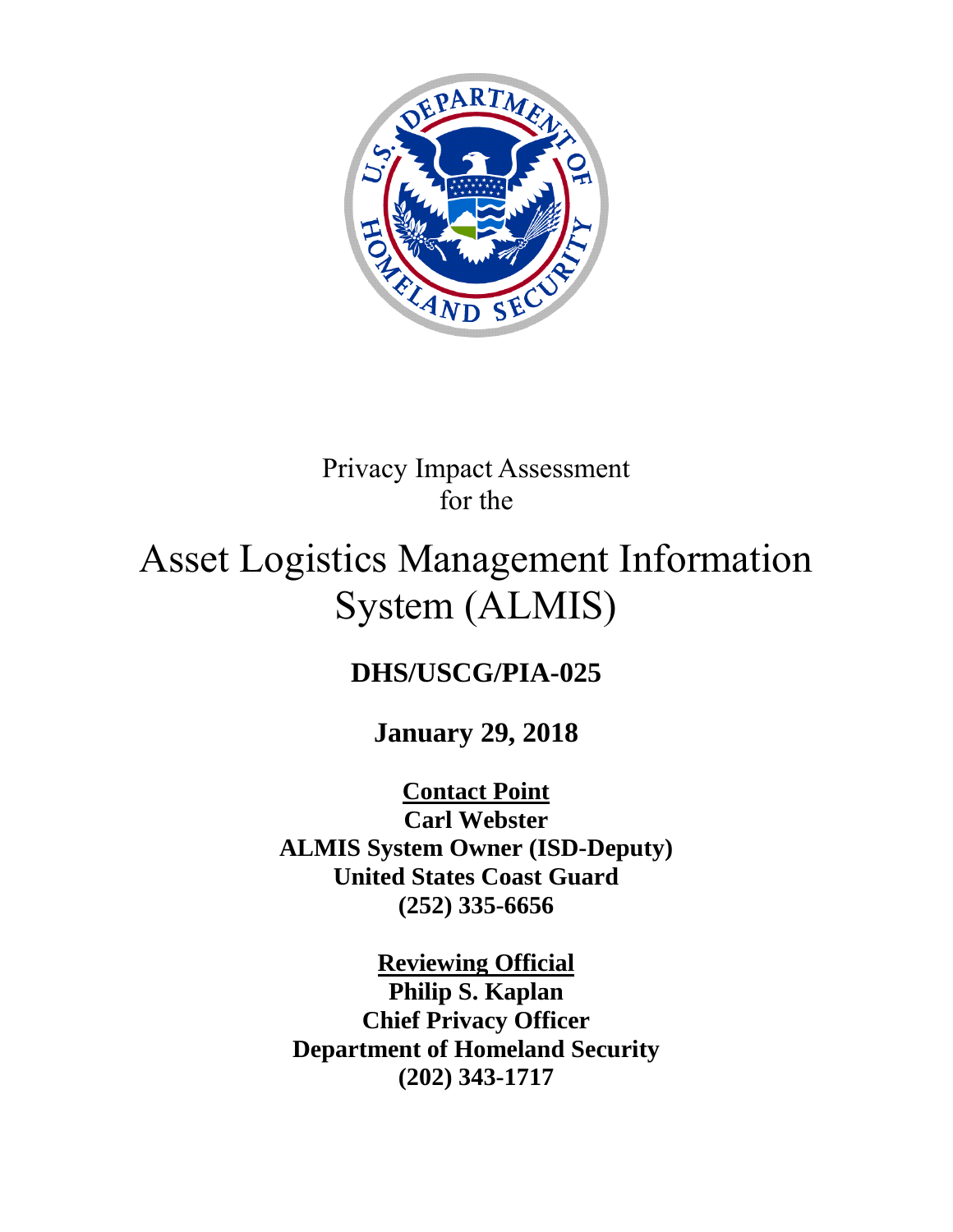

#### **Abstract**

The United States Coast Guard (USCG) uses the Asset Logistics Management Information System (ALMIS) to facilitate its air and surface operations. ALMIS is an asset logistics system that provides maintenance tracking, parts ordering/inventory, and mission information for aviation and surface assets. This Privacy Impact Assessment (PIA) is being conducted because ALMIS collects personally identifiable information (PII) from USCG personnel and members of other federal agencies.

#### **Overview**

 $\overline{a}$ 

The base of operations for ALMIS began with the USCG Air Station Elizabeth City in 1940. The command was responsible for flight and maintenance operations for 10 aircraft and 56 personnel. As the needs of the USCG and the command continued to evolve, the Aircraft Repair and Supply Center (ARSC) was formed. This became the central hub for all depot-level maintenance and logistics for the USCG aviation community. As technology advanced, ARSC began using computers to handle maintenance and logistics for aviation assets and crews. ALMIS was eventually created to compile multiple applications into a larger conglomerate system to handle the needs of the USCG.

ALMIS now handles the maintenance, mission scheduling, and logistics for all USCG aviation assets and many surface (boats) assets. ALMIS enables efficient, flexible, and costeffective aircraft and surface force operations, logistics, and maintenance support. It supports data entry from the start of a mission, recording the mission execution, tracking crew events, asset aging, asset configuration, asset maintenance requirements, asset part replacements, warehouse activities, and procurement actions.

ALMIS also supports the comprehensive maintenance, operations, and logistical support of Coast Guard aircraft at 28 Coast Guard air stations and the Aviation Logistic Center (ALC), previously the ARSC. In addition to Coast Guard aviation, ALMIS is currently supporting small boat forces and patrol boat forces with anticipation of cutter fleet, electronics, and shore assets over the next several years. There are over 19,000 registered users of ALMIS, which include air crews, surface force crews, maintainers, contractors, and senior decision makers at Coast Guard Headquarters.

Along with military and Government civilian users, ALMIS has some users from the U.S. Forest Service (USFS) who use the system to maintain aircraft that were given to the USFS by the USCG as part of 14 U.S.C. § 141, Cooperation with other agencies, and Pub. L. 113-66, Section 1098, National Defense Authorization Act of 2014. <sup>1</sup> These USFS personnel use standard USCG-

<sup>1</sup> National Defense Authorization Act of 2014, *available at*  [http://jsc.defense.gov/Portals/99/Documents/FY14NDAA.pdf.](http://jsc.defense.gov/Portals/99/Documents/FY14NDAA.pdf)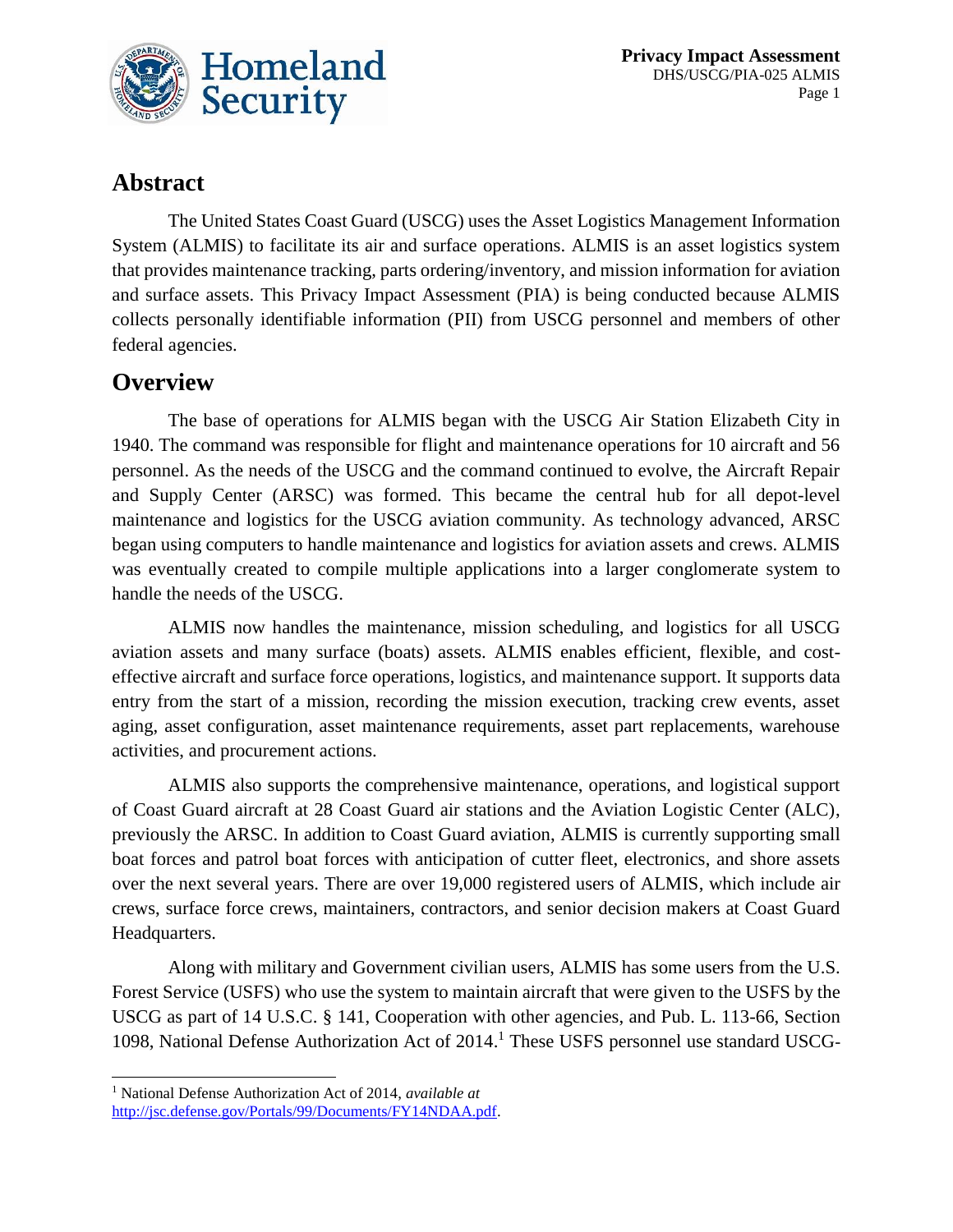

 $\overline{\phantom{a}}$ 

configured workstations and USCG-issued Common Access Cards (CAC) to access ALMIS, just like all USCG personnel. USFS data is entered and stored within ALMIS and does not leave the confines of the system or the USCG network. No data is exported or imported.

Currently, ALMIS uses the Social Security number (SSN) on the backend database to associate with a user's account as this is the only unique identifier for military, civilian, and contractor staff. SSNs are necessary to track which individuals worked on what asset and the SSN is the only means by which ALMIS can currently do that due to the numerous types of personnel (USCG military, Government civilian, contractor, USFS personnel) involved. Military and Government civilian SSNs are routinely collected via an encrypted query from the Coast Guard Business Intelligence (CGBI) data warehouse. <sup>2</sup> Contractor SSNs are routinely (manual data pull) collected out of Electronic Questionnaires for Investigations Processing (e-QIP)<sup>3</sup> or from the user via encrypted email or over the phone from the user. USFS personnel SSNs are collected via an encrypted e-mail. SSNs are manually entered into the system by ALMIS account managers who also create the user accounts and assign permissions within the system. ALMIS uses an individual's PII to create a unique account for him or her within the system. This allows ALMIS to assign permissions and track user activities. All other PII is collected via ALMIS Access Request Forms (ARF) and sent to the helpdesk or entered as a Remedy ticket.

ALMIS uses both PII and sensitive personally identifiable information (SPII); PII in the form of the information collected on the ARFs and SPII in the form of the SSN. The SSN is stored securely on the backend database and is associated to a user's account. While system administrators can view SSNs, users do not see and cannot access other users' SSNs. The PII used from the ARFs includes name, rate, rank, and last 4 of the Employee Identification Number (EMPLID). <sup>4</sup> This information is selected in dropdown menus to allow crew members to add themselves to assets for mission scheduling, maintenance, and tracking purposes (*e.g.*, flight hours). ALMIS undergoes comprehensive and detailed control testing and auditing on an annual basis.

ALMIS is a legacy system managed by the ALC and is scheduled to migrate to the Coast Guard Logistics Information Management System (CG-LIMS) within the next couple of years. CG-LIMS is a technology refresh of ALMIS using a commercial-off-the-shelf enterprise asset management and technical data management tool. Furthermore, it will be the next generation logistics system for USCG that provides a centrally managed, integrated logistics information system. It will combine configuration management, maintenance management, supply chain

<sup>2</sup> *See* DHS/USCG/PIA-018 Coast Guard Business Intelligence (CGBI), *available at* [https://www.dhs.gov/privacy.](https://www.dhs.gov/privacy) <sup>3</sup> *See* Privacy Impact Assessment for the eOPF System, *available at* [https://www.opm.gov/information](https://www.opm.gov/information-management/privacy-policy/#url=Privacy-Impact-Assessments)[management/privacy-policy/#url=Privacy-Impact-Assessments.](https://www.opm.gov/information-management/privacy-policy/#url=Privacy-Impact-Assessments)

<sup>4</sup> The Employee Identification (EMPLID) number is a random USCG-generated number that is issued to USCG personnel to use in lieu of the SSN as an identifier.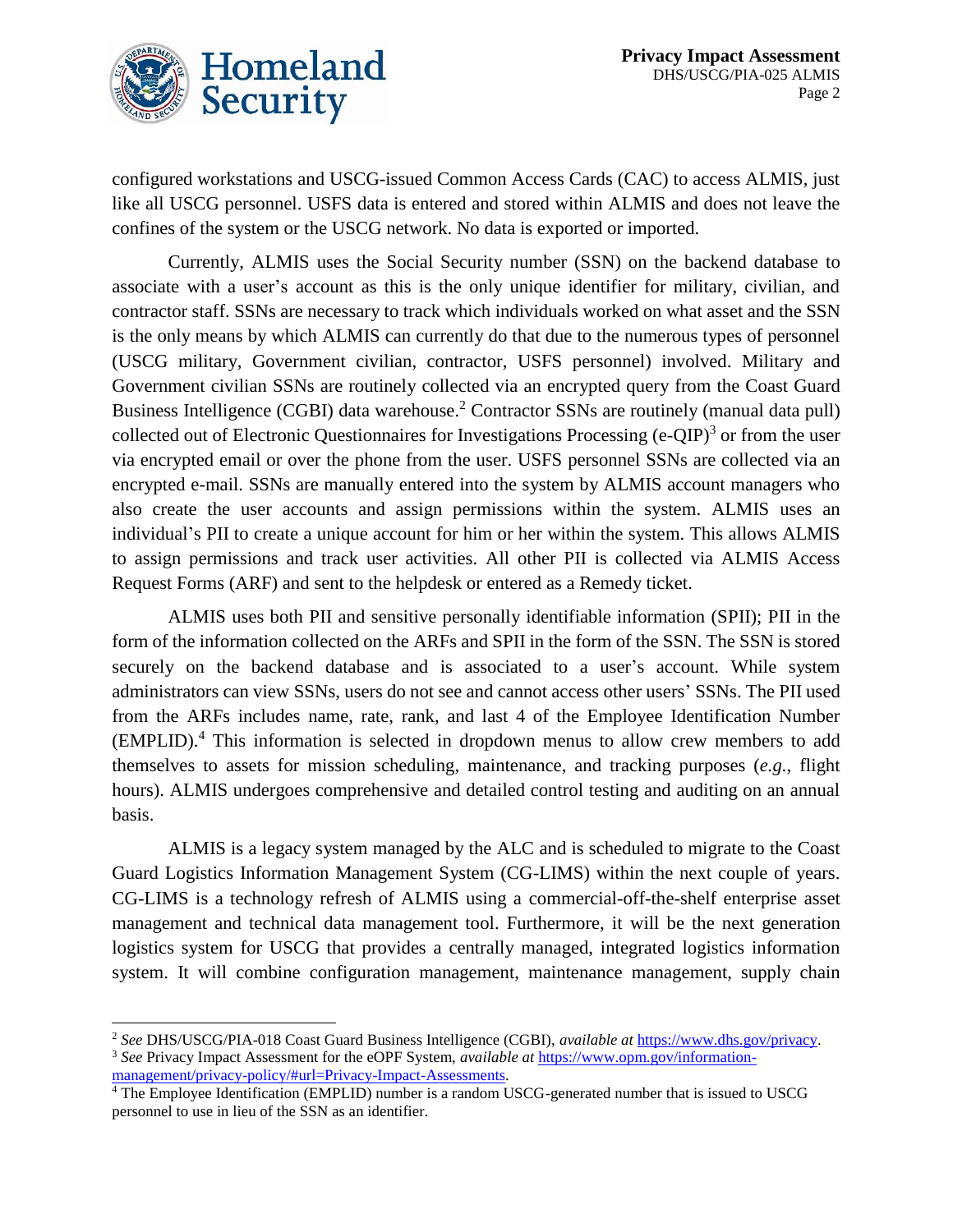

management, and technical information management all in one package. ALMIS will be replaced in order to ensure flexibility with the USCG's changing missions and assets.

## **Section 1.0 Authorities and Other Requirements**

#### **1.1 What specific legal authorities and/or agreements permit and define the collection of information by the project in question?**

14 U.S.C. § 2; 14 U.S.C. § 93; 14 U.S.C. § 102; 14 U.S.C. § 141; 14 U.S.C. § 632; 14 U.S.C. § 648; 44 U.S.C. § 3101; 44 U.S.C. § 3534; Executive Order (E.O.) 9397, *Numbering System for Federal Accounts Relating to Individual Persons*, as amended by E.O. 13478, *Amendments to Executive Order 9397 Relating to Federal Agency Use of Social Security Numbers*; and the National Defense Authorization Act of 2014 (Pub. L. 113-66).

#### **1.2 What Privacy Act System of Records Notice(s) (SORN(s)) apply to the information?**

The USCG will complete a specific ALMIS SORN to provide coverage for the information collected related to asset maintenance and logistics. This SORN will provide more sufficient coverage than the current DHS/ALL-010 Asset Management Records System of Records.<sup>5</sup> SORN coverage for the information collected to grant access to ALMIS is generally provided by DHS/ALL-004 General Information Technology Access Account Records System of Records.<sup>6</sup>

#### **1.3 Has a system security plan been completed for the information system(s) supporting the project?**

Yes. The latest Authority to Operate (ATO) for ALMIS was granted on September 24, 2014. A renewed ATO is currently being granted in concurrence with this PIA.

#### **1.4 Does a records retention schedule approved by the National Archives and Records Administration (NARA) exist?**

No. Currently ALMIS retains all records but is scheduled to migrate to CG-LIMS within the next couple of years. The USCG Records Officer has initiated the CG-LIMS NARA retention schedule; disposition pending.

l <sup>5</sup> DHS/ALL-010 Asset Management Records System of Records, 80 FR 58280 (September 28, 2015).

<sup>6</sup> DHS/ALL-004 General Information Technology Access Account Records System (GITAARS), 77 FR 70792 (November 27, 2012).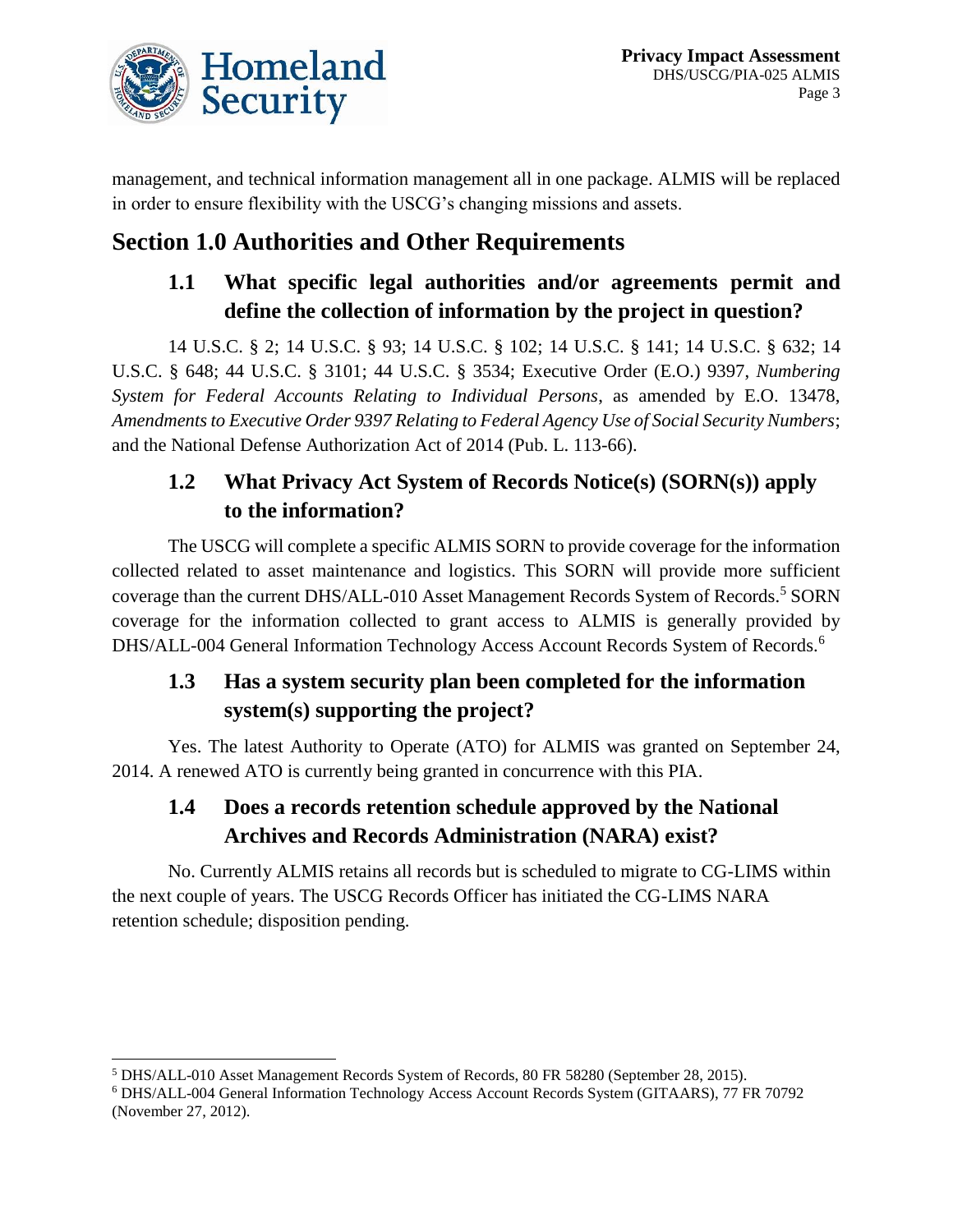

## **1.5 If the information is covered by the Paperwork Reduction Act (PRA), provide the OMB Control number and the agency number for the collection. If there are multiple forms, include a list in an appendix.**

Information contained within ALMIS is not subject to the PRA as the information is not collected from members of the public.

## **Section 2.0 Characterization of the Information**

The following questions are intended to define the scope of the information requested or collected, as well as reasons for its collection.

#### **2.1 Identify the information the project collects, uses, disseminates, or maintains.**

To ensure safety of assets and crews, it is imperative that all users are correctly identified, have the correct permissions, and are authorized for those permissions by the appropriate authorities. In order to do this, ALMIS collects the following information from the following categories of individuals:

#### USCG Military:

- Social Security number (SSN);
- Common Access Card number (CAC#);
- Personal Identification Number (PIN) for two-factor authentication;
- Name;
- Rate/rank;
- Employee Identification (EMPLID);
- Sector/group;
- Unit Operating Facilities Address Code (OPFAC);<sup>7</sup>
- Work email address:
- Work phone number; and
- Digital signature.

l <sup>7</sup> OPFAC is the operating facility number for a unit/base, similar to a ZIP code for a location.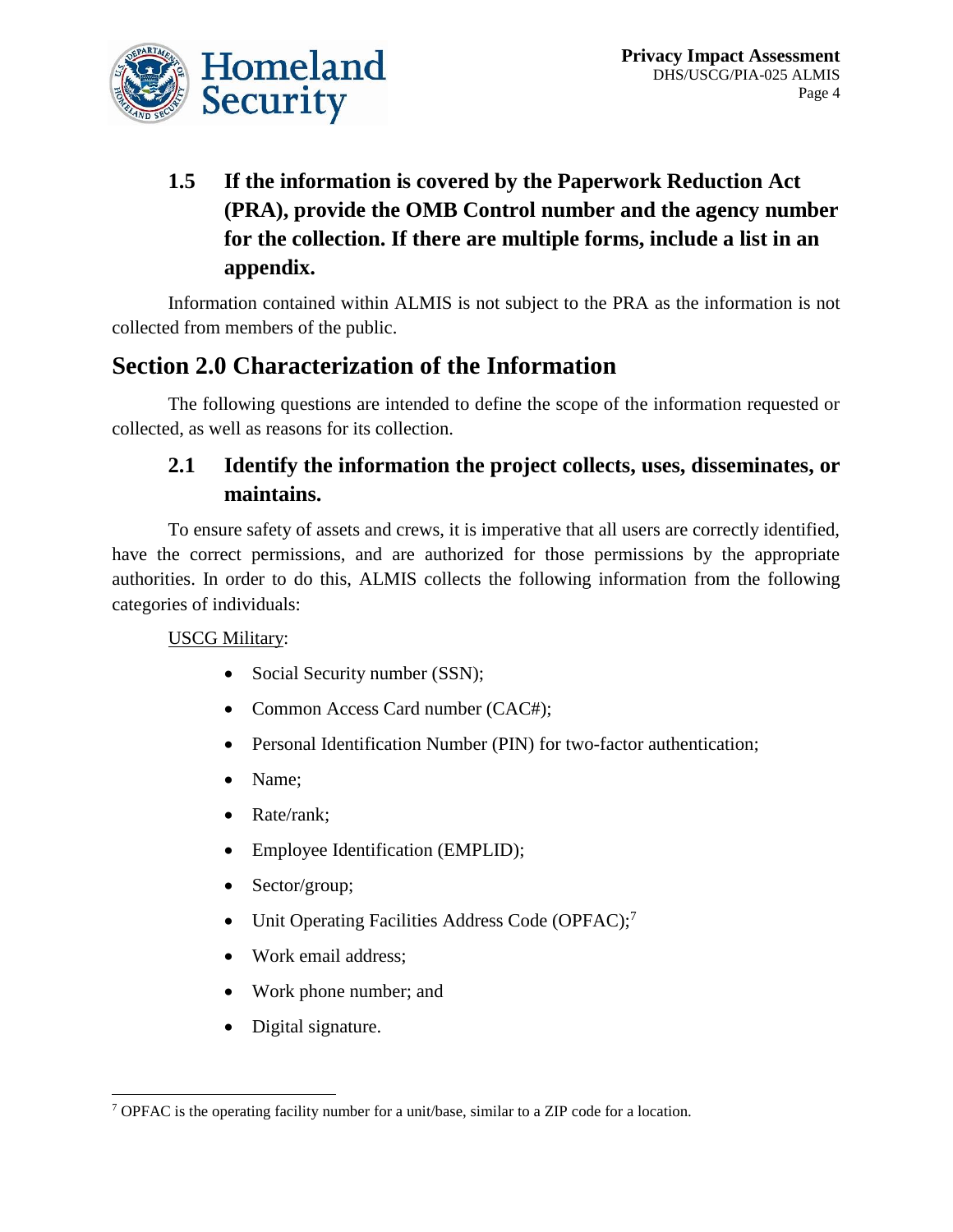

#### Government Civilians:

- $\bullet$  SSN;
- CAC#;
- $\bullet$  PIN;
- Name;
- Civilian grade;
- EMPLID;
- Unit OPFAC;
- Work email address;
- Work phone number; and
- Digital signature.

Federal contractors:

- SSN;
- $\bullet$  CAC#;
- $\bullet$  PIN;
- Name;
- Unit OPFAC;
- Work email address;
- Work phone number;
- Digital signature;
- Contract number;
- Company name; and
- Period of contract performance.

#### USFS personnel:

- SSN;
- CAC#;
- $\bullet$  PIN;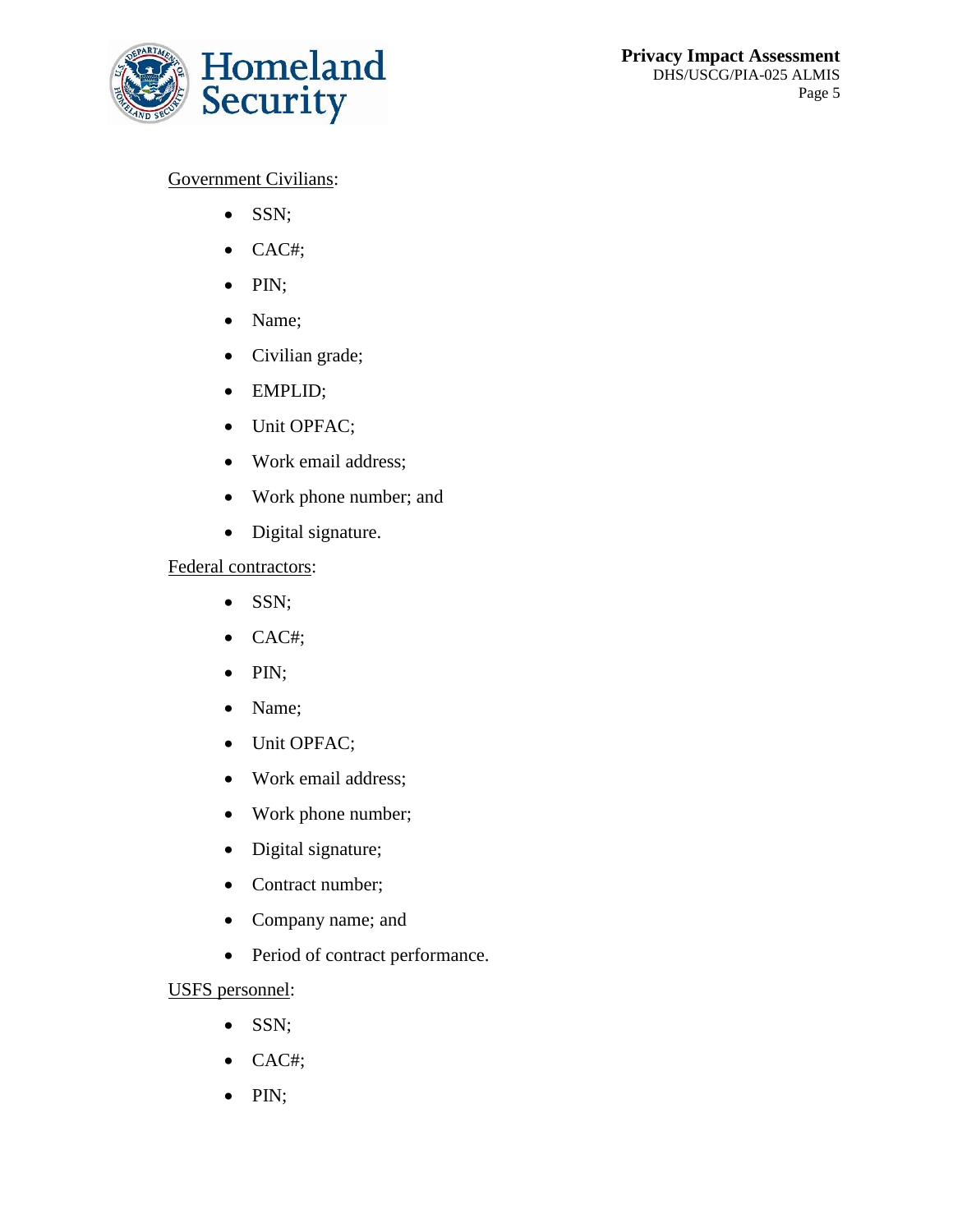

- Name;
- Civilian grade;
- EMPLID;
- Unit OPFAC;
- Work email address;
- Work phone number; and
- Digital signature.

#### **2.2 What are the sources of the information and how is the information collected for the project?**

Military and Government civilian SSNs are collected via CGBI. Federal contractor and USFS personnel SSNs are collected out of e-QIP or from the user via encrypted email or by phone. These methods of collection are used to maximize privacy, security, and accuracy without the need for creating additional documents/files containing SPII. SSNs are manually entered into ALMIS by the ALMIS account managers. All other PII (see Section 2.1) about individuals is obtained from the ALMIS ARFs, which users complete to obtain access to certain parts of the system.

#### **2.3 Does the project use information from commercial sources or publicly available data? If so, explain why and how this information is used.**

No. ALMIS does not use information from commercial sources or publicly available data.

#### **2.4 Discuss how accuracy of the data is ensured.**

Due to the extensive process of identity verification within the USCG Office of Security and Management (DCMS-34), data accuracy pertaining to each user's information is highly accurate. This process is part of the e-QIP background investigation process. e-QIP is a web-based automated system that facilitates the processing of standard investigative forms used when conducting background investigations for federal security, suitability, fitness, and credentialing purposes. e-QIP allows users to electronically enter, update, and transmit their personal investigative data over a secure internet connection to a requesting agency. This thorough process is performed on every USCG member who requires access to ALMIS and ensures that an individual's identity/information is accurate. However, ALMIS only collects contractor SSNs via e-QIP. Military and government civilian SSNs are routinely collected via an encrypted query from the CGBI data warehouse.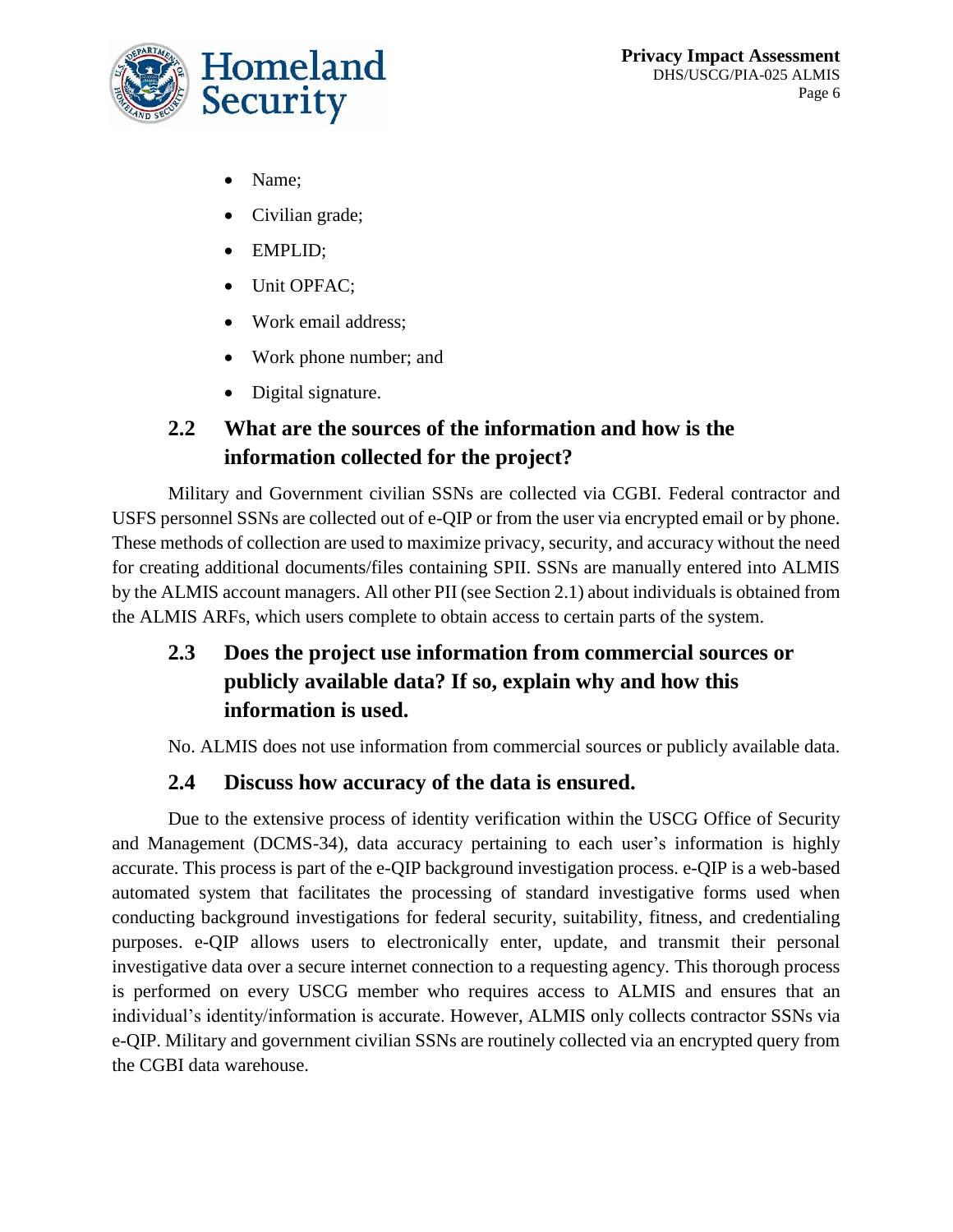

#### **2.5 Privacy Impact Analysis: Related to Characterization of the Information**

**Privacy Risk:** There is a risk of over-collection of information, specifically SSN, within the system.

**Mitigation:** This risk is not mitigated. Because ALMIS is a legacy system, it is not technically or financially feasible to remove SSN at this time. Despite there being no solution in the interim, USCG will not use the SSN as an identifier with the migration to CG-LIMS.

**Privacy Risk:** There is a risk of inaccurate data within the system.

**Mitigation:** SSNs are retrieved from approved and vetted sources whenever possible. When SSN is collected over the phone for a small number of ALMIS users, the information is read back to the individual and confirmed for accuracy purposes prior to inserting into the system. Other PII from ALMIS users is obtained from the ARFs to ensure accurate data for each user. All account managers receive extensive training for creating ALMIS accounts and assigning permissions. Annual audits of all users' accounts within ALMIS are performed by account auditors to ensure accurate data for the user and accurate permissions within the system. In addition, should an error occur, database managers for ALMIS can correct the data on the backend of the system. Users can also submit ARFs to update and correct any inaccurate information.

## **Section 3.0 Uses of the Information**

l

The following questions require a clear description of the project's use of information.

#### **3.1 Describe how and why the project uses the information.**

ALMIS uses SSNs to create a unique ID to link users to their respective account. This ensures that ALMIS properly tracks maintenance, training, financial transactions, and asset use. The CAC# and Personal Identification Number (PIN) is associated with a user's ALMIS account and is used to provide two-factor authentication. The last 4 numbers of the EMPLID is used as a secondary identification in the system to enable crewmembers to locate themselves in the dropdown menus of the system  $(e.g., John Doe MK<sup>8</sup>2 8830)$ . Crewmembers may use these dropdown menus to add themselves to missions (*e.g.*, search and rescue, ferry flight) and assets (*e.g.*, helicopter, plane). The email address and phone numbers are used to contact and notify customers of account changes. The remaining information is entered into the system as part of the user's regular identification and account information to ensure proper authorized permissions are established at the proper locations.

<sup>8</sup> MK stands for Machinery Technician. It is an example of a rating designation within the USCG.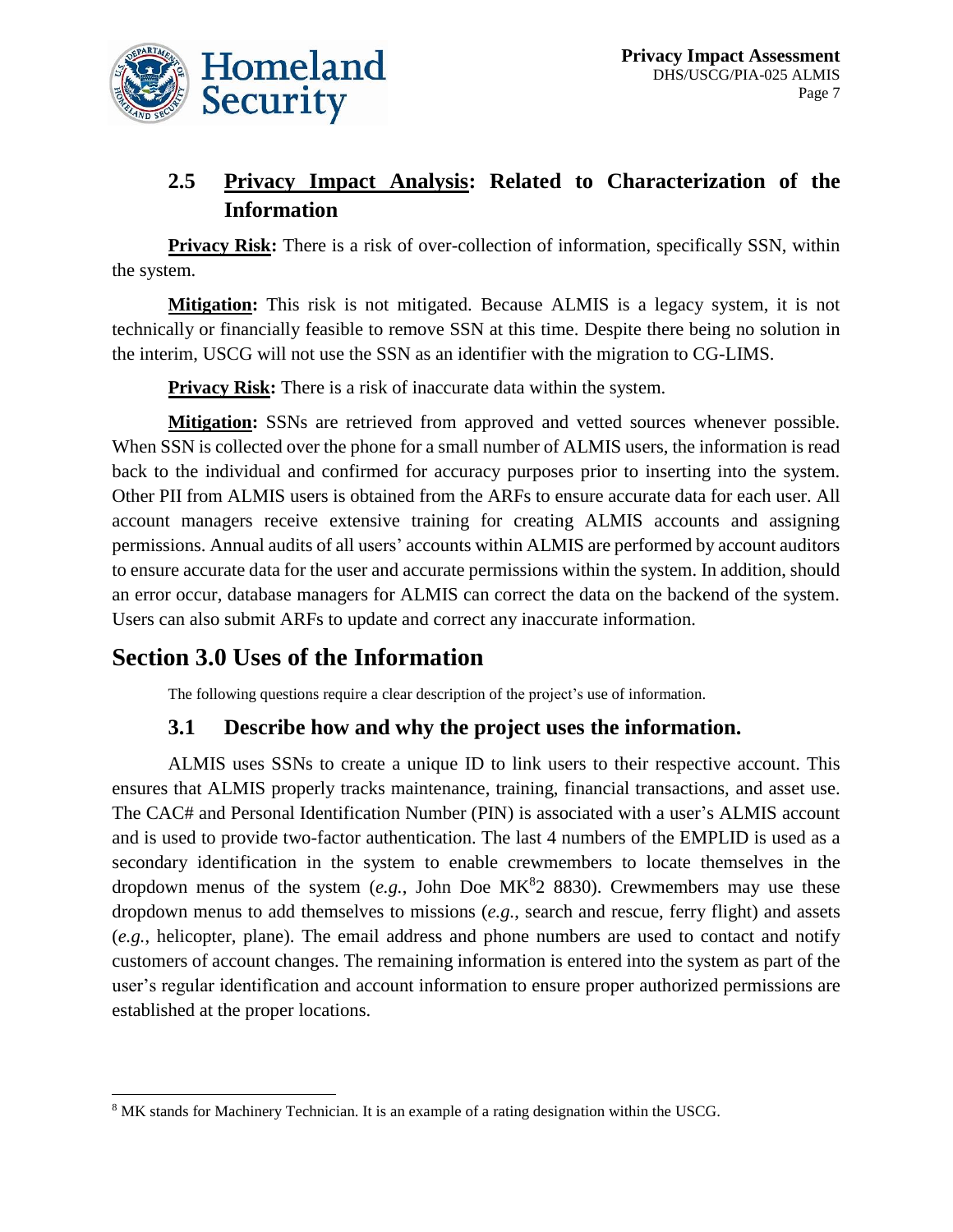

**3.2 Does the project use technology to conduct electronic searches, queries, or analyses in an electronic database to discover or locate a predictive pattern or an anomaly? If so, state how DHS plans to use such results.**

No.

#### **3.3 Are there other components with assigned roles and responsibilities within the system?**

A small number of USFS personnel have access to the system to maintain their aircraft USCG has given them.

#### **3.4 Privacy Impact Analysis: Related to the Uses of Information**

**Privacy Risk:** There is a risk that a system administrator could mishandle the information.

**Mitigation:** All system administrators and users undergo training via the USCG Learning Management System on the uses of PII. Also, all account managers receive extensive training for creating ALMIS accounts and assigning permissions. The annual mandatory training Federal Cyber Awareness Training (FCAC) and training for all USCG Personnel titled, *DHS Protecting Personal Information and DHS Records Management for Everyone,* instructs all participants on how to identify and handle PII as part of their official duties.

#### **Section 4.0 Notice**

The following questions seek information about the project's notice to the individual about the information collected, the right to consent to uses of said information, and the right to decline to provide information.

#### **4.1 How does the project provide individuals notice prior to the collection of information?**

Privacy Act Statements are posted on the ALMIS ARFs. An individual's information is only input into ALMIS once that individual has initiated the registration process through submission of the ARFs. Individuals are also provided notice through the publication of this PIA and the DHS/ALL-004 General Information Technology Access Account Record System SORN. USCG is also in the process of completing a new ALMIS SORN that will provide specific notice of this system's information collection.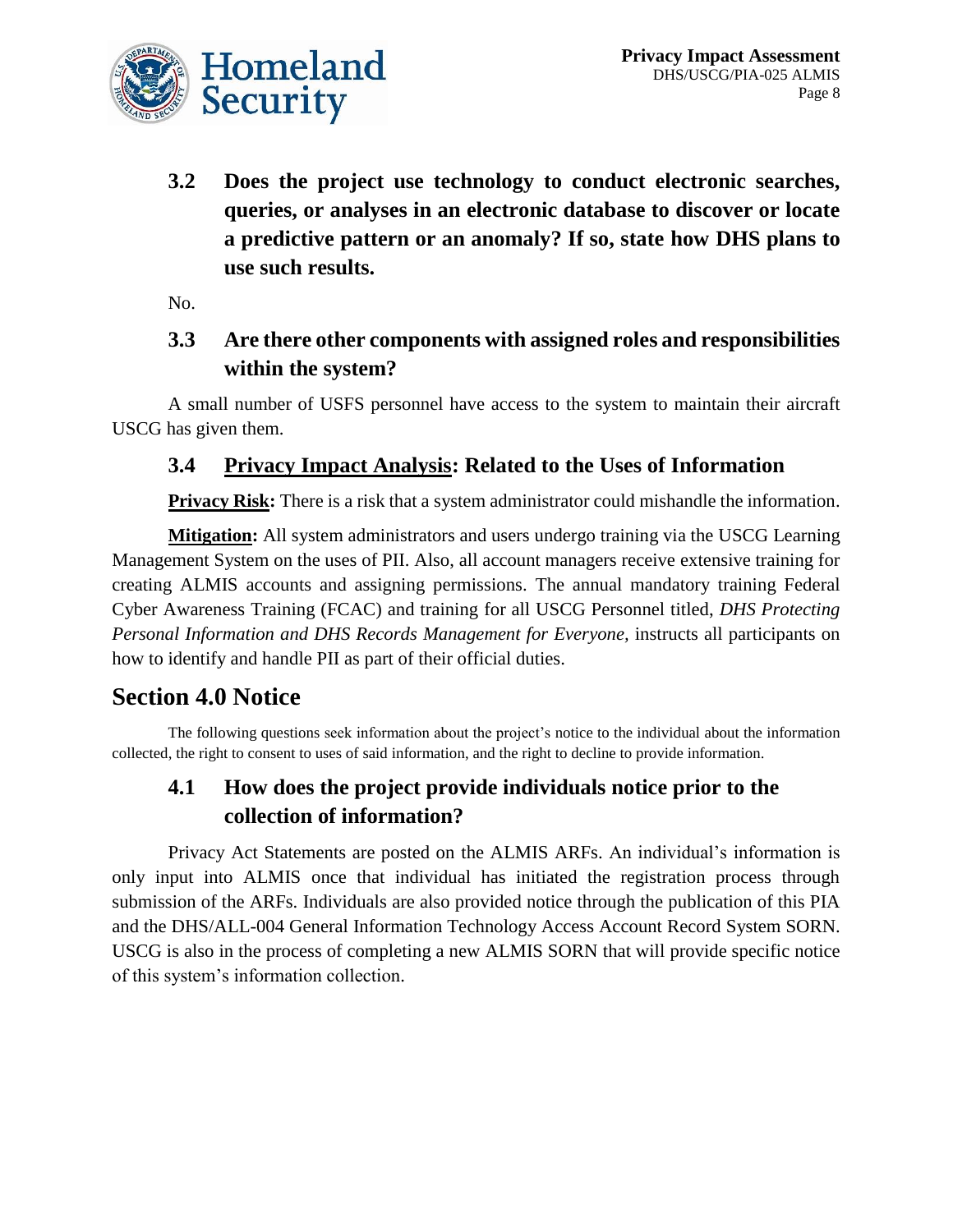

## **4.2 What opportunities are available for individuals to consent to uses, decline to provide information, or opt out of the project?**

ALMIS users have an opportunity to consent or decline uses of their information when reading the Privacy Act Statement during the registration process. This information is voluntary; however, not providing the information may prevent or delay system access.

#### **4.3 Privacy Impact Analysis: Related to Notice**

**Privacy Risk:** There is a risk that USCG does not provide sufficient notice of collection of this information.

**Mitigation:** This risk is currently unmitigated. The current DHS/ALL-010 Asset Management Records System of Records SORN does not adequately cover the collection of information related to asset maintenance and logistics. USCG is in the process of completing a new ALMIS SORN to sufficiently cover this collection of information to properly mitigate this risk.

**Privacy Risk:** There is a privacy risk that individuals may not be aware their information is being used within ALMIS.

**Mitigation:** ALMIS mitigates this risk through the publication of this PIA as well as through the Privacy Act Statement posted on the ARFs. Additional notice is also provided through the publications of the forthcoming ALMIS SORN and the DHS/ALL-004 General Information Technology Access Account Record System SORN.

## **Section 5.0 Data Retention by the Project**

The following questions are intended to outline how long the project retains the information after the initial collection.

#### **5.1 Explain how long and for what reason the information is retained.**

Currently ALMIS retains all records but is scheduled to migrate to CG-LIMS within the next couple of years. The USCG Records Officer has initiated the CG-LIMS NARA retention schedule; disposition pending.

#### **5.2 Privacy Impact Analysis: Related to Retention**

**Privacy Risk:** There is a risk that information in ALMIS is maintained longer than needed for business purposes.

**Mitigation:** This risk is not currently mitigated. However, the USCG Records Officer has initiated the CG-LIMS NARA retention schedule; disposition pending.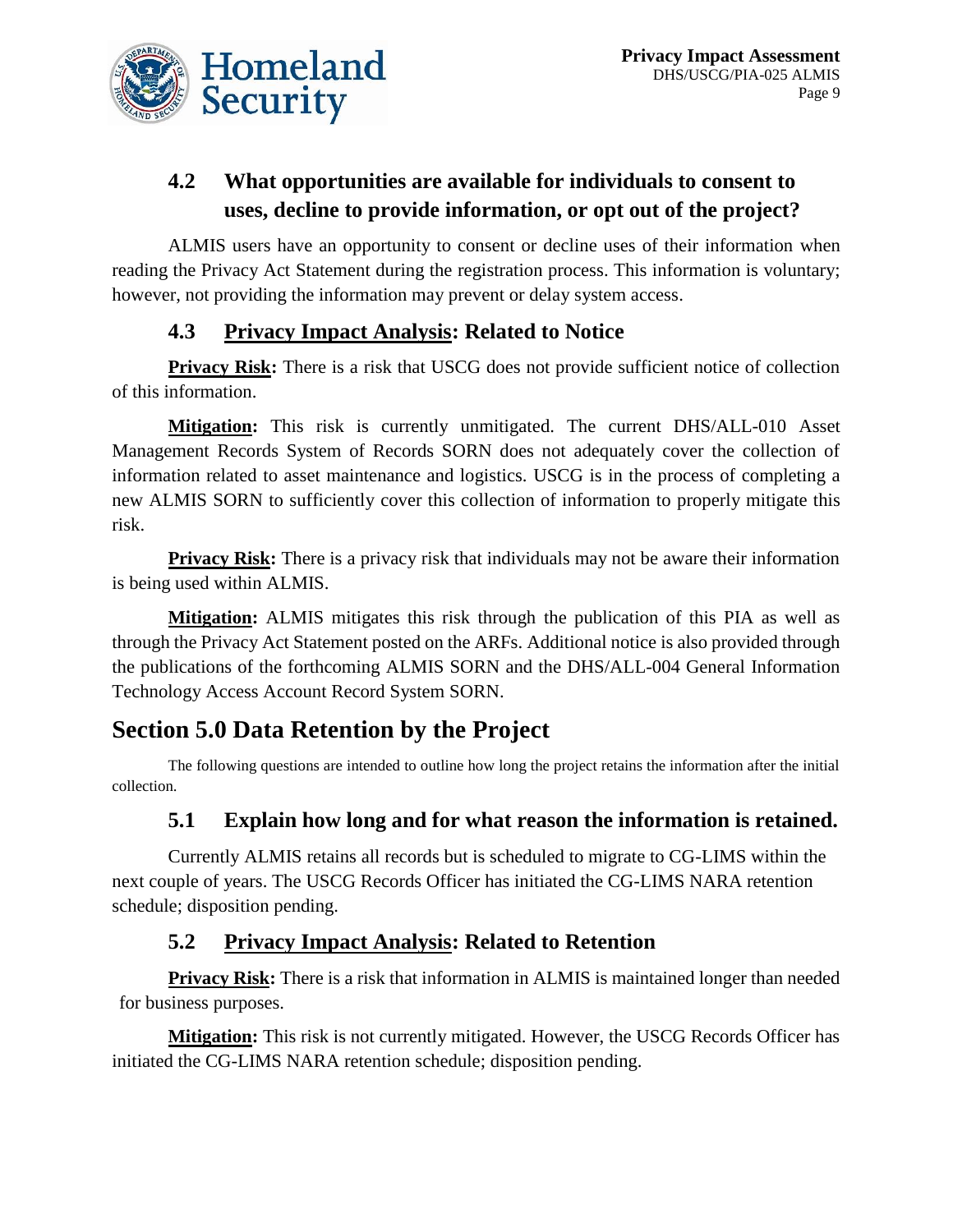

## **Section 6.0 Information Sharing**

The following questions are intended to describe the scope of the project information sharing external to the Department. External sharing encompasses sharing with other federal, state and local governments, and private sector entities.

## **6.1 Is information shared outside of DHS as part of the normal agency operations? If so, identify the organization(s) and how the information is accessed and how it is to be used.**

The USCG allows select USFS personnel access to ALMIS for maintenance and mission scheduling of their C-130 (airplane used for firefighting) assets. The information is accessed via standard USCG-configured workstations with USCG CACs. USFS personnel can access their aircraft asset information in their respective OPFAC, as well as name, rate, rank of USCG personnel who previously used the aircraft prior to its transfer to USFS.

#### **6.2 Describe how the external sharing noted in 6.1 is compatible with the SORN noted in 1.2.**

External sharing is consistent with 14 U.S.C. § 141, Cooperation with other agencies, and Pub. L. 113-66, Section 1098, National Defense Authorization Act of 2014. USCG is completing a new ALMIS SORN to provide more sufficient coverage for the collection, maintenance, and sharing of information related to asset management, maintenance, and logistics as the current version of the DHS/ALL-010 Asset Management Records System of Records SORN does not provide enough transparency of this information collection and sharing.

#### **6.3 Does the project place limitations on re-dissemination?**

Yes. All external sharing agreements are governed by a memorandum of understanding (MOU) that has strict data usage and dissemination clauses protecting any transferred information. External agencies (*i.e.*, USFS) are prohibited from sharing the information provided by the USCG.

#### **6.4 Describe how the project maintains a record of any disclosures outside of the Department.**

ALMIS users can request disclosures of their information via the ALMIS helpdesk. That information is tracked and recorded in the form of an email detailing the type of information requested. The ALMIS helpdesk can then assist in providing the requestor with the requested information. Audit logs are managed by the helpdesk that captures the disclosure event of each request.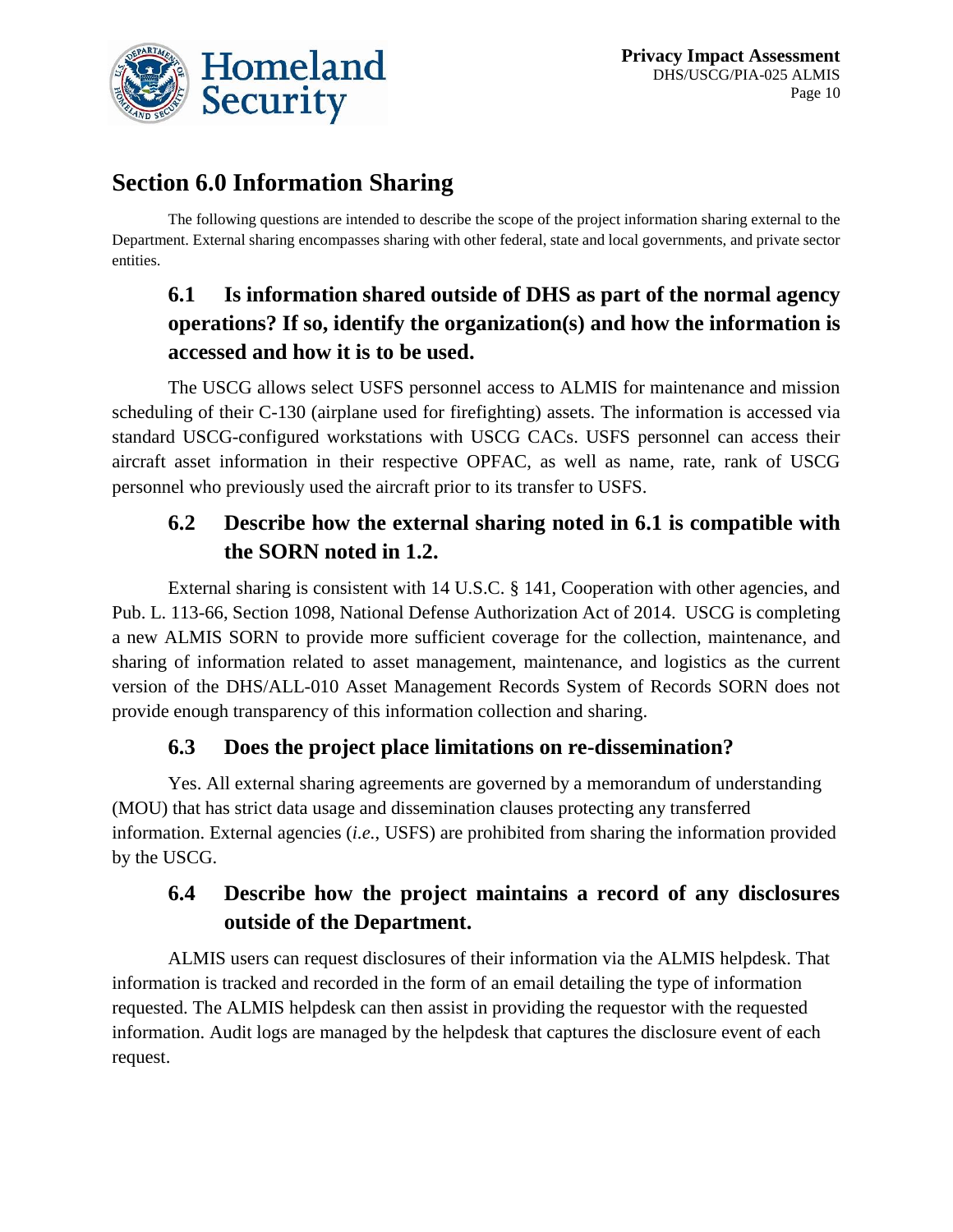

#### **6.5 Privacy Impact Analysis: Related to Information Sharing**

**Privacy Risk:** There is a risk that an ALMIS user may disseminate USCG information externally in an unauthorized manner.

**Mitigation:** This risk is mitigated. ALMIS users sign Non-Disclosure Agreements (NDA) stating they will not share any ALMIS data with any unauthorized parties. This document outlines authorized access, authorized sharing, and handling of sensitive information. The review process for sharing of data is handled via Coast Guard Intelligence Manual, COMDTINST M3800.6; Coast Guard Freedom of Information (FOIA) and Privacy Act Manual, COMDTINST M5260.3; and Executive Order 13556, Controlled Unclassified Information (CUI).

Additionally, all users take annual IT security and privacy trainings, which outline proper and safe handling of information.

## **Section 7.0 Redress**

The following questions seek information about processes in place for individuals to seek redress which may include access to records about themselves, ensuring the accuracy of the information collected about them, and/or filing complaints.

#### **7.1 What are the procedures that allow individuals to access their information?**

Individuals seeking access to their data may submit a Freedom of Information Act (FOIA) or Privacy Act request in writing to USCG, Commandant (CG-611), 2703 Martin Luther King Jr. Avenue SE STOP 7710, Attn: Freedom of Information Act (FOIA) Coordinator, Washington, D.C. 20593-7710. Individuals may also submit a request to  $EFOIA@useg.mil$ . Additionally, any user who wishes to know what information ALMIS maintains may request a copy of his or her ALMIS Access Request Forms from the ALMIS helpdesk.

#### **7.2 What procedures are in place to allow the subject individual to correct inaccurate or erroneous information?**

Individuals may seek to correct their information through a Privacy Act request as cited in Section 7.1 above. Additionally, users may complete an ALMIS Access Request Form to correct any incorrect information regarding their records.

#### **7.3 How does the project notify individuals about the procedures for correcting their information?**

Individuals are provided notification of the procedures to correct their information through this PIA along with forthcoming ALMIS SORN and the DHS/ALL-004 General Information Technology Access Account Record System SORN.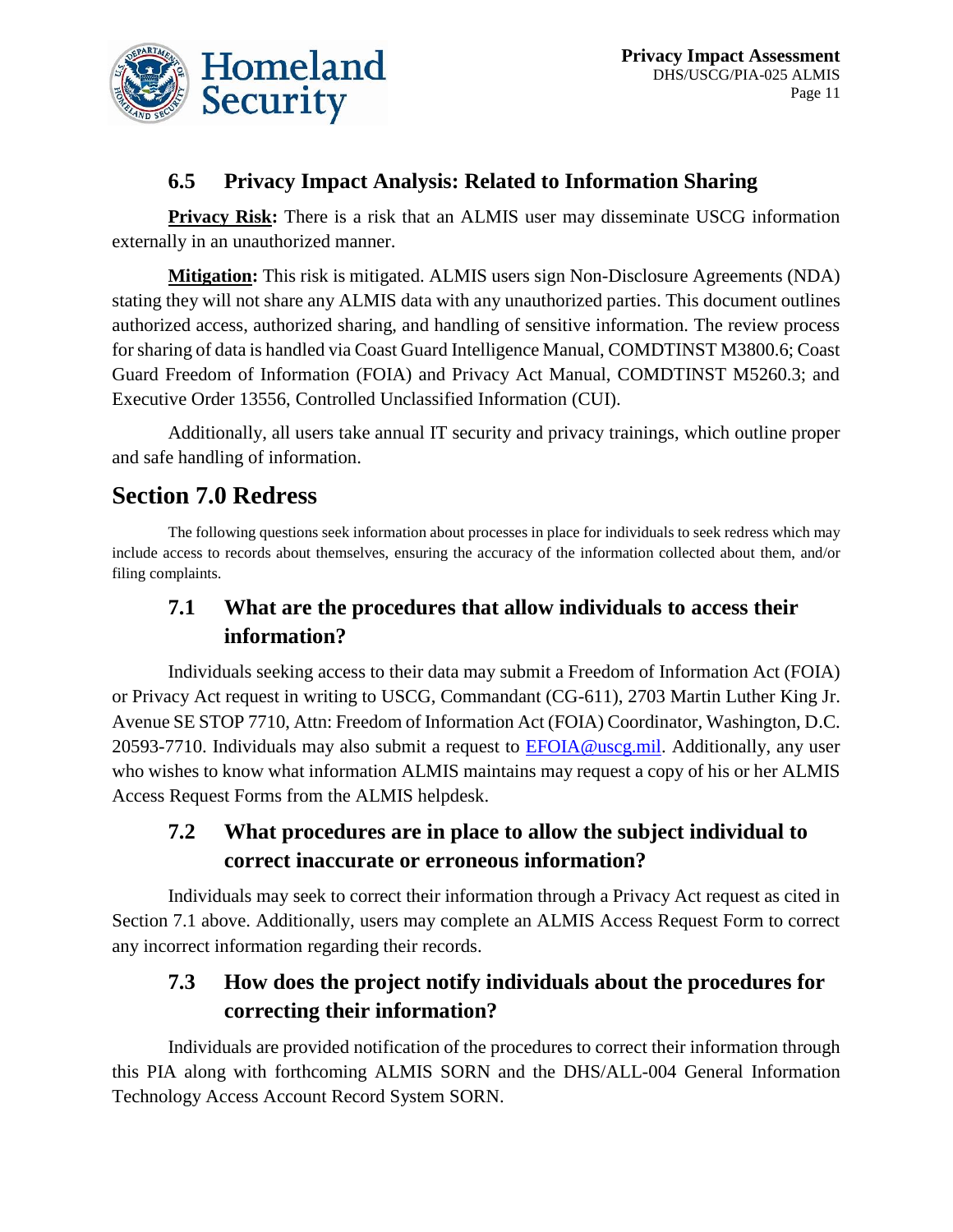

Additionally, users may also contact the ALMIS helpdesk for guidance to correct inaccurate information.

#### **7.4 Privacy Impact Analysis: Related to Redress**

**Privacy Risk:** There is a risk that individuals may not be able to correct or access their records.

**Mitigation:** This risk is mitigated. ALMIS users can correct their information through a Privacy Act request as cited in Section 7.1 above. Additionally, ALMIS users may correct their information by contacting the 24-hour ALMIS helpdesk or by submitting an updated ALMIS Access Request Form to correct any inaccurate or missing information.

## **Section 8.0 Auditing and Accountability**

The following questions are intended to describe technical and policy based safeguards and security measures.

#### **8.1 How does the project ensure that the information is used in accordance with stated practices in this PIA?**

USCG uses agreements, MOUs, and auditing measures to ensure ALMIS data is used for the specified purpose. All SPII, such as SSN, is stored in restricted tables and folders. Only authorized system administrators have access to these backend areas. USCG also uses access logs to track which system administrator accesses which record and at what time and from what machine. System administrators and Information Security (IS) personnel review daily audit log activity to ensure no illicit or inappropriate accesses have occurred. Annual Office of Inspector General (OIG) audits of logs, PII, and system administrator access are also conducted by thirdparty auditors to ensure compliance with all federal and DHS laws and guidelines.

#### **8.2 Describe what privacy training is provided to users either generally or specifically relevant to the project.**

ALMIS users are required to complete the mandated *DHS: Protecting Personal Information and DHS Records Management for Everyone* and *DHS: Protecting Personal Information and USCG Federal Cyber Awareness Training*.

## **8.3 What procedures are in place to determine which users may access the information and how does the project determine who has access**

ALC uses a Segregation of Duties Matrix, which outlines which type of system administrator is permitted to access PII/SPII data elements. Only system administrators who have a validated business need are able to obtain access to SSNs via the backend of ALMIS. This